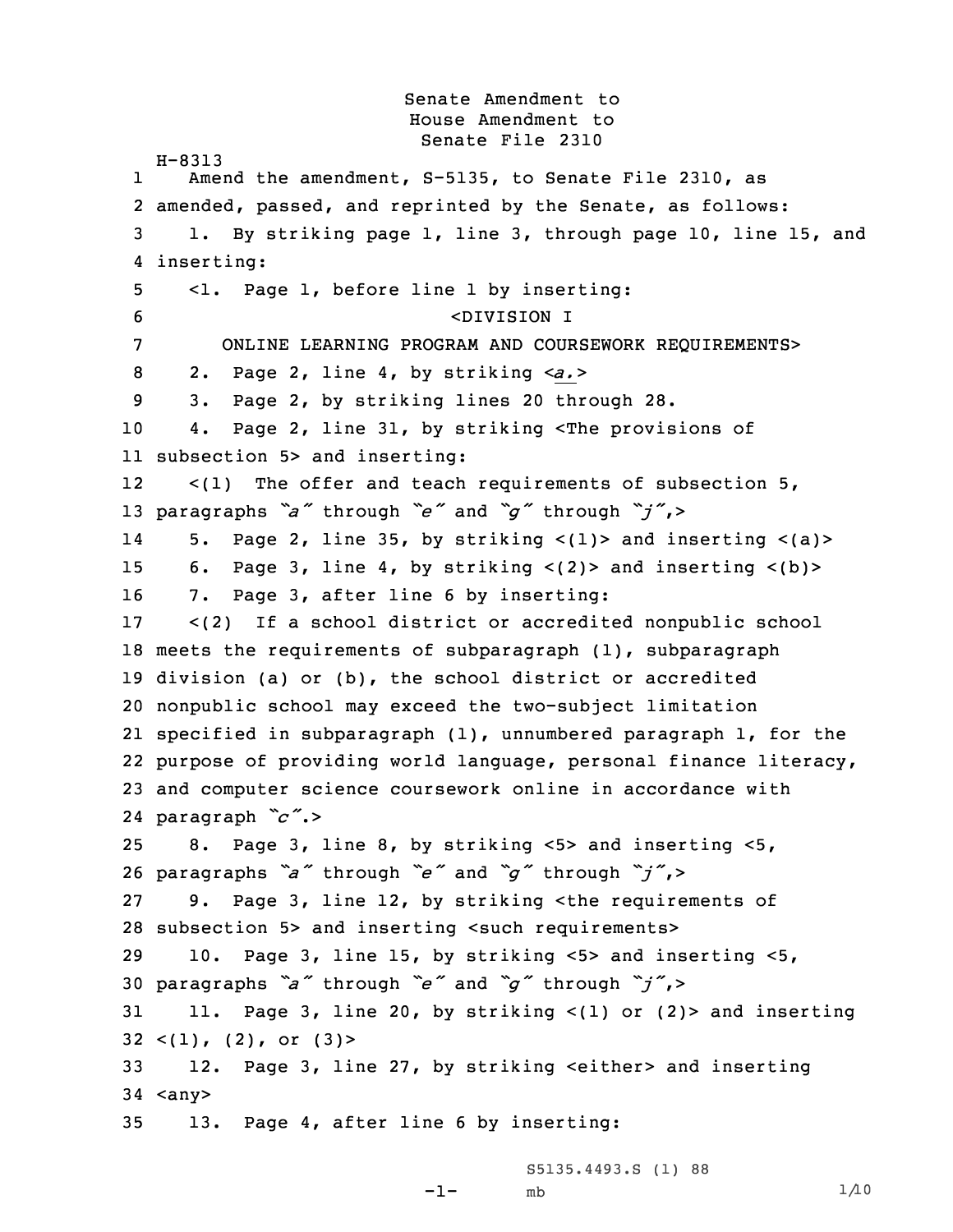1 <(3) An online learning platform offered, subject to the initial availability of federal funds, by the department in collaboration with one or more area education agencies or in partnership with school districts and accredited nonpublic schools. The online learning platform may deliver distance education to students, including students receiving independent private instruction as defined in section 299A.1, subsection 2, paragraph *"b"*, competent private instruction under section 299A.2, or private instruction by <sup>a</sup> nonlicensed person under section 299A.3, provided such students register with the school district of residence and the coursework offered by the online learning platform is taught and supervised by <sup>a</sup> teacher licensed under chapter 272 who has online learning experience and the course content meets the requirements established by rule pursuant to section 256.7, subsection 32, paragraph *"c"*. The department and the area education agencies operating online learning programs pursuant to section 273.16 shall coordinate to ensure the most effective use of resources and delivery of services. Federal funds, if available, may be used to offset what would otherwise be costs to school districts for participation in the program.>

2214. Page 4, by striking line 11 and inserting:

23 *<c.* Private providers utilized to provide courses by Courses 24 provided by private providers to <sup>a</sup> school>

25 15. Page 5, after line 25 by inserting:

26 <Sec. \_\_\_. Section 279.10, Code 2020, is amended by adding 27 the following new subsection:

 NEW SUBSECTION. 3. *a.* For the school year beginning July 1, 2020, and ending June 30, 2021, any instruction provided in accordance with <sup>a</sup> return-to-learn plan submitted by <sup>a</sup> school district or accredited nonpublic school to the department of education in response to <sup>a</sup> proclamation of <sup>a</sup> public health disaster emergency, issued by the governor pursuant to section 29C.6 and related to COVID-19, shall be deemed to meet the requirements of subsection 1, regardless of the nature,

 $-2-$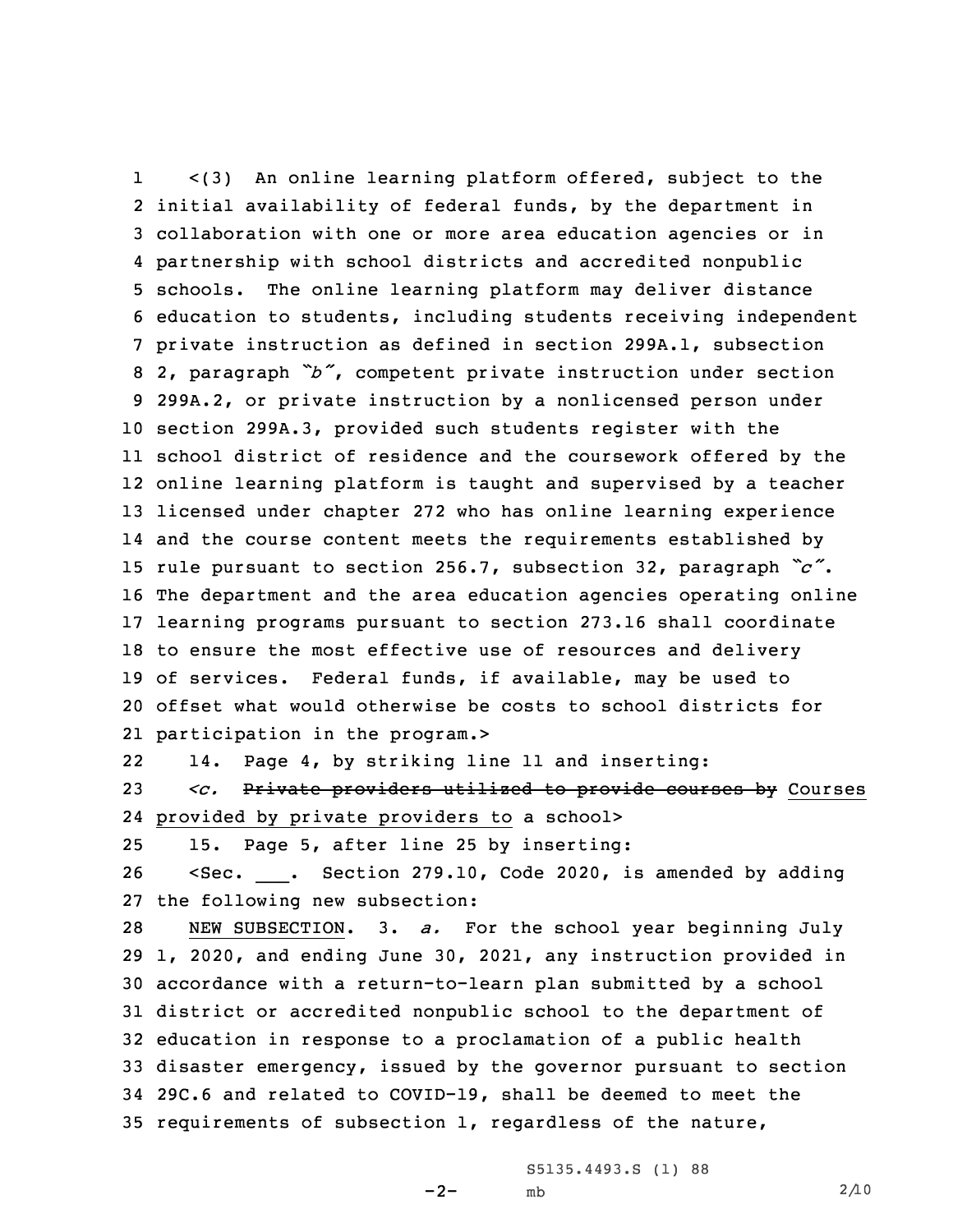location, or medium of instruction if the return-to-learn plan contains the minimum number of days or hours as required by subsection 1. Any return-to-learn plan submitted by <sup>a</sup> school district or accredited nonpublic school must contain provisions for in-person instruction and provide that in-person instruction is the presumed method of instruction. *b.* This subsection is repealed on July 1, 2021.> 16. Page 5, after line 26 by inserting: <DIVISION \_\_\_ TEMPORARY FLEXIBILITY FOR USE OF CERTAIN MONEYS BY SCHOOL 11 DISTRICTS TO PROVIDE ADDITIONAL INSTRUCTIONAL TIME 1212 Sec. \_\_\_. PROFESSIONAL DEVELOPMENT MONEYS AND HOURS REQUIREMENTS FOR ADDITIONAL INSTRUCTIONAL TIME FOR THE 2020-2021 SCHOOL YEAR. Notwithstanding section 257.10, subsection 10, and the professional development requirements of chapter 284, for the school year beginning July 1, 2020, and ending June 30, 2021, the moneys calculated and paid to the school district for professional development pursuant to section 257.10, subsection 10, or section 257.37A, subsection 2, to provide thirty-six hours of professional development opportunities held outside of the minimum school day, may instead be used by <sup>a</sup> school district to provide instructional time to the school calendar in addition to the amount of instructional time required under section 279.10, subsection 1, and the thirty-six-hour professional development requirement of chapter 284 shall be reduced by such number of hours of additional instructional time. 28 DIVISION \_\_\_ TEMPORARY FLEXIBILITY FOR CERTAIN EDUCATIONAL INSTRUCTIONAL AND POLICY REQUIREMENTS Sec. \_\_\_. OPEN ENROLLMENT —— EXTENSION OF NOTIFICATION DEADLINE FOR THE 2020-2021 SCHOOL YEAR. Notwithstanding section 282.18, subsection 2, paragraph "a", for the school year commencing July 1, 2020, <sup>a</sup> parent or guardian shall have until July 15, 2020, to notify to the district of residence and

> S5135.4493.S (1) 88 mb  $3/10$

 $-3-$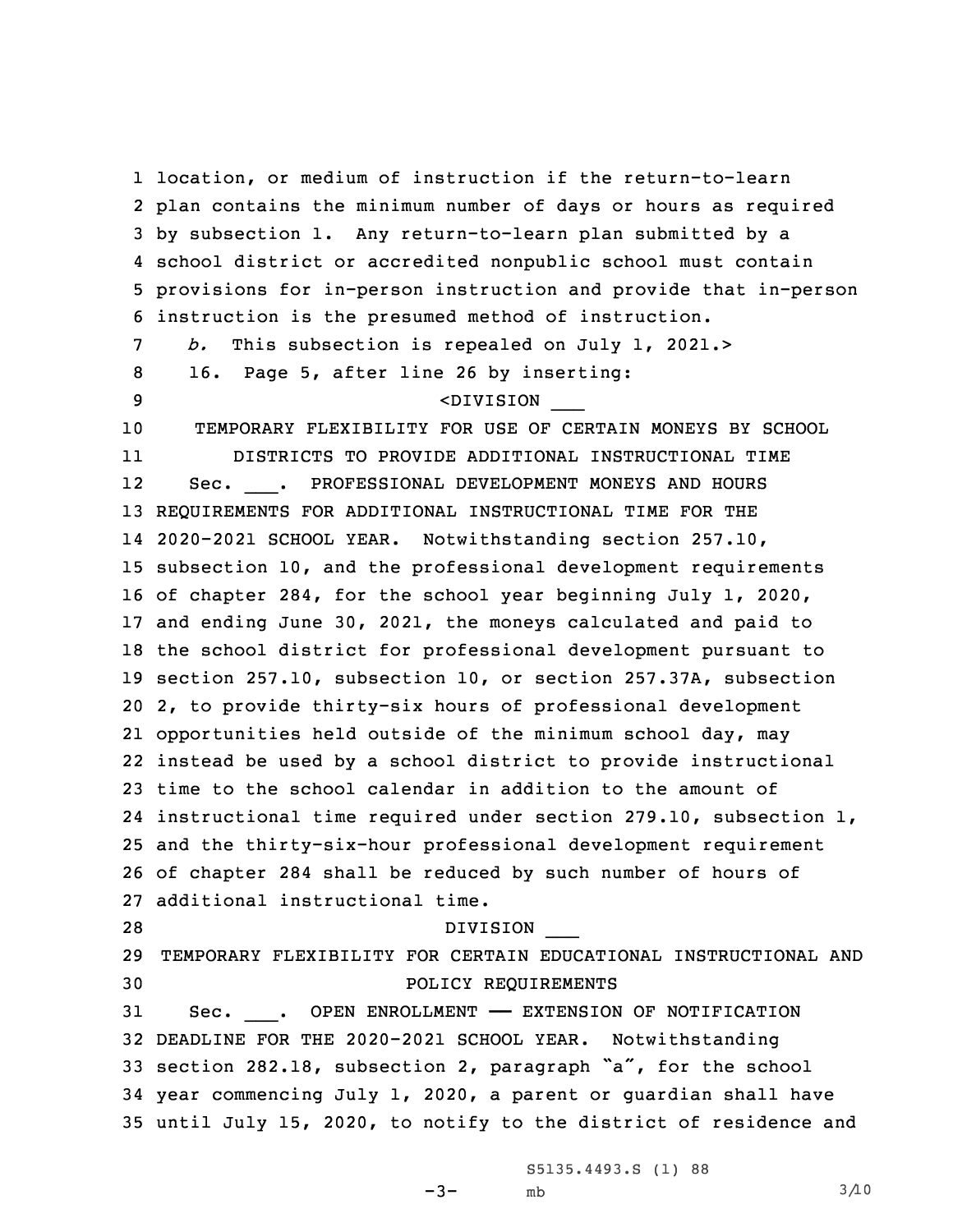the receiving district, on forms prescribed by the department of education, that the parent or guardian intends to enroll the parent's or guardian's child in an online public school in another school district, if the child, another resident of the child's residence, or <sup>a</sup> regular caretaker of the child has <sup>a</sup> significant health condition that increases the risk of COVID-19. The notification shall include the name of the person with the health condition, specify the person's health condition, include written verification of the health condition from the person's physician or licensed health care provider and, for persons other than the child, whether the person with the health condition is <sup>a</sup> resident of the child's residence or the child's regular caretaker. Section 282.18, subsection 3, shall not apply to <sup>a</sup> notification submitted in accordance with this section. Notwithstanding section 282.18, subsection 2, paragraph "b", the superintendent of the receiving school district is authorized to approve <sup>a</sup> notification received under this section. Within fourteen days of receipt of such notification, the superintendent shall notify the parent or guardian and the school district of residence that the request has been approved or denied. If the notification has been denied or if further review is required, the superintendent shall provide the parent or guardian with an explanation of the approval process and expected timeline for the review. <sup>A</sup> decision to deny <sup>a</sup> request submitted under this section is subject to appeal under section 290.1. The state board shall exercise broad discretion to achieve just and equitable results that are in the best interest of the affected child. This section is not intended to extend the provisions of section 282.18, subsection 2, paragraph "a", for enrollment in <sup>a</sup> physical school district.

32 Sec. SCHOOL DISTRICT DUTIES RELATING TO COMPETENT 33 PRIVATE INSTRUCTION FOR THE 2020-2021 SCHOOL YEAR. For 34 the school year beginning July 1, 2020, and ending June 30, 35 2021, upon request of <sup>a</sup> parent, guardian, or legal or actual

 $-4-$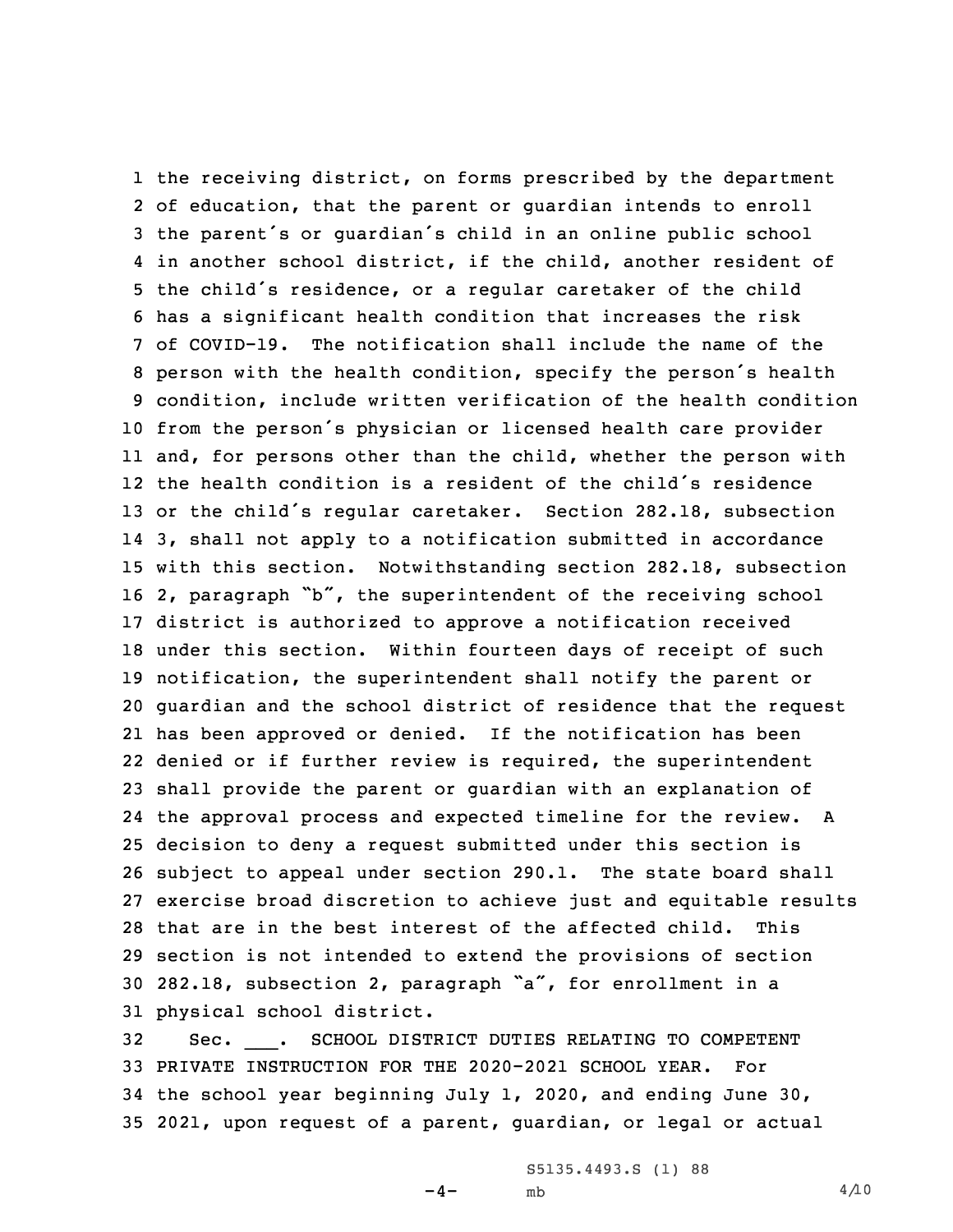custodian, each school district shall provide to children receiving competent private instruction available texts or supplementary materials on the same basis as they are provided to regularly enrolled students when <sup>a</sup> child is under dual enrollment or in <sup>a</sup> home school assistance program. This section shall only apply to children who are enrolled in their school district's home school assistance program by the child's parent, guardian, or legal or actual custodian.

 Sec. \_\_\_. SCHOOL DISTRICT CLOSURES DURING THE 2020-2021 SCHOOL YEAR. For the school year beginning July 1, 2020, and ending June 30, 2021, if the governor proclaims <sup>a</sup> public health disaster pursuant to section 29C.6, the board of directors of <sup>a</sup> school district may authorize closure of the school district or any school district attendance center due to an outbreak of COVID-19 in the school district or any school district attendance center. School districts are encouraged to follow guidelines issued by the centers for disease control and prevention of the United States department of health and human services and the Iowa department of public health, and may consult with the local board of health when determining social distancing measures or authorizing <sup>a</sup> school closure.

22Sec. . \_\_\_. INSTRUCTIONAL TIME PROVISIONS FOR SCHOOL 23 DISTRICTS AND ACCREDITED NONPUBLIC SCHOOLS FOR THE 2020-2021 24 SCHOOL YEAR.

 1. Notwithstanding any other provision of law to the contrary, the instructional time requirements of section 279.10, subsection 1, and the minimum school day requirements of section 256.7, subsection 19, shall not be waived any time during the school year beginning July 1, 2020, and ending June 30, 2021, for school closure due to the COVID-19 pandemic unless the school district or the authorities in charge of the accredited nonpublic school, as appropriate, provide compulsory remote learning, including online learning, electronic learning, distance learning, or virtual learning. Unless explicitly authorized in <sup>a</sup> proclamation of <sup>a</sup> public

 $-5-$ 

S5135.4493.S (1) 88 mb  $5/10$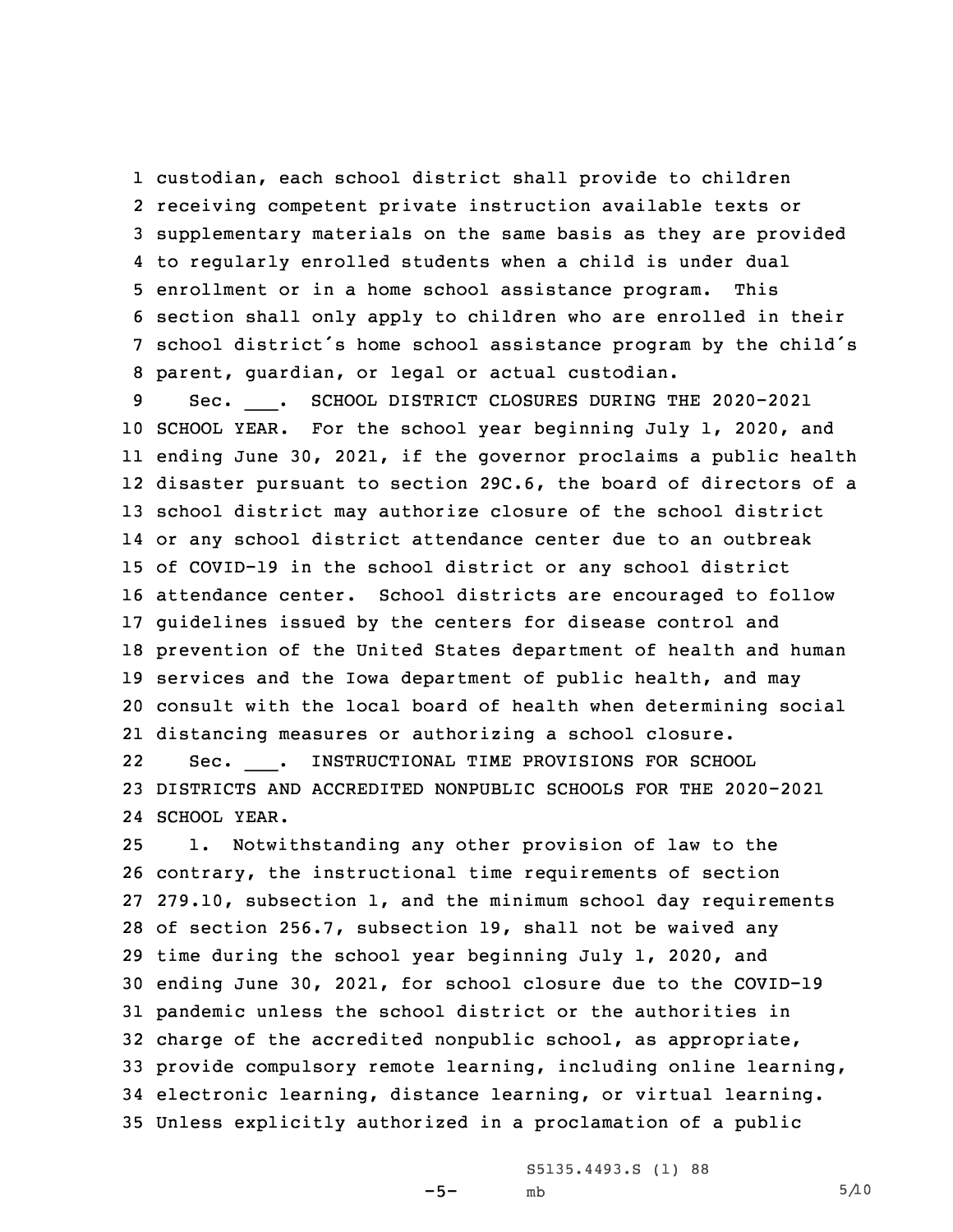health disaster emergency issued by the governor pursuant to section 29C.6 and related to COVID-19, <sup>a</sup> brick-and-mortar school district or accredited nonpublic school shall not take action to provide instruction primarily through remote-learning opportunities.

 2. If the board of directors of <sup>a</sup> school district or the authorities in charge of an accredited nonpublic school determines any time during the school year beginning July 1, 2020, and ending June 30, 2021, that <sup>a</sup> remote-learning period is necessary, the school board or the authorities in charge of an accredited nonpublic school, as appropriate, shall ensure that teachers and other necessary school staff are available during the remote-learning period to support students, to participate in professional development opportunities, and to perform other job-related functions during the regular, required contract hours, even if the accessibility to or by the teachers and other necessary school staff is offered remotely. Sec. \_\_\_. TRUANCY REQUIREMENTS FOR THE 2020-2021 SCHOOL YEAR. In addition to the provisions of chapter 299, <sup>a</sup> child who is enrolled in <sup>a</sup> school district or accredited nonpublic school but who does not participate in compulsory remote-learning opportunities, including online learning, electronic learning, distance learning, or virtual learning, offered by the school district or accredited nonpublic school of enrollment during <sup>a</sup> period of school closure implemented any time during the school year beginning July 1, 2020, and ending June 30, 2021, due to the COVID-19 pandemic shall be considered truant. This section is not applicable to <sup>a</sup> child who was receiving competent private instruction or independent private instruction in accordance with the requirements of chapter 299A prior to July 1, 2019. Any child who was enrolled in <sup>a</sup> public school or accredited nonpublic school prior to July 1, 2019, may be subject to the provisions of chapter 299 if the child's parent, guardian, or legal custodian did not, for the school year beginning July 1, 2020, complete and send the

> S5135.4493.S (1) 88 mb 6/10

 $-6-$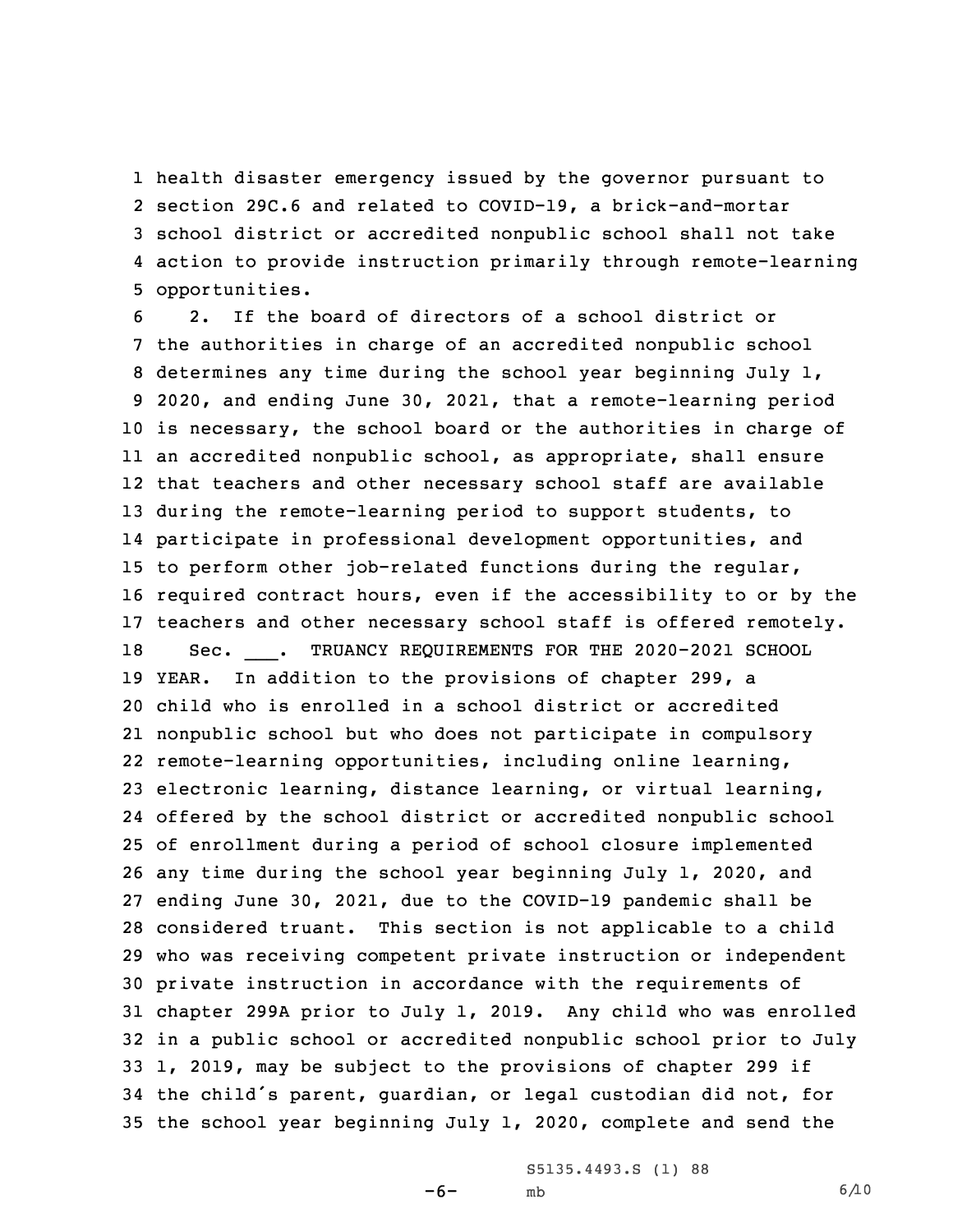1 report required under section 299.4 to the school district of 2 residence of the child in <sup>a</sup> timely manner.

 Sec. \_\_\_. TEACHER ENDORSEMENT WAIVER FOR THE 2020-2021 SCHOOL YEAR. For the school year beginning July 1, 2020, and ending June 30, 2021, notwithstanding any provision to the contrary, if <sup>a</sup> school district or accredited nonpublic school has made every reasonable and good-faith effort to employ <sup>a</sup> teacher licensed under chapter 272 who holds an endorsement for <sup>a</sup> specified grade level or subject area and is unable to employ <sup>a</sup> teacher with the appropriate endorsement, and the school district or accredited nonpublic school is also unable to develop, or use <sup>a</sup> private provider to provide, an online course that meets the requirements of chapter 256, the director of the department of education may waive the teacher-endorsement requirements for the specified grade level or subject area for the school district or accredited nonpublic school, and the provisions of section 256.9, subsection 48, and section 272.15, subsection 4, shall not apply.

 Sec. \_\_\_. MISCELLANEOUS POLICY PROVISIONS FOR SCHOOLS FOR THE 2020-2021 SCHOOL YEAR. The following provisions are applicable for the school year beginning July 1, 2020, and ending June 30, 2021:

 1. SOCIAL DISTANCING. In implementing social distancing policies included in <sup>a</sup> return-to-learn plan, the board of directors of each school district and the authorities in charge of each accredited nonpublic school shall, to the extent possible, provide in-person instruction for core academic subjects.

 2. STATEWIDE ASSESSMENTS. The provisions of section 256.7, subsection 21, paragraph "b", relating to the administration of statewide summative assessment of student progress, and the assessments administered in accordance with sections 279.60 and 279.68, shall not be waived, and such assessments shall be administered to students as required by those sections. 3. CPR CERTIFICATION —— EXCEPTION FOR GRADUATION. If a

 $-7-$ 

S5135.4493.S (1) 88 mb  $7/10$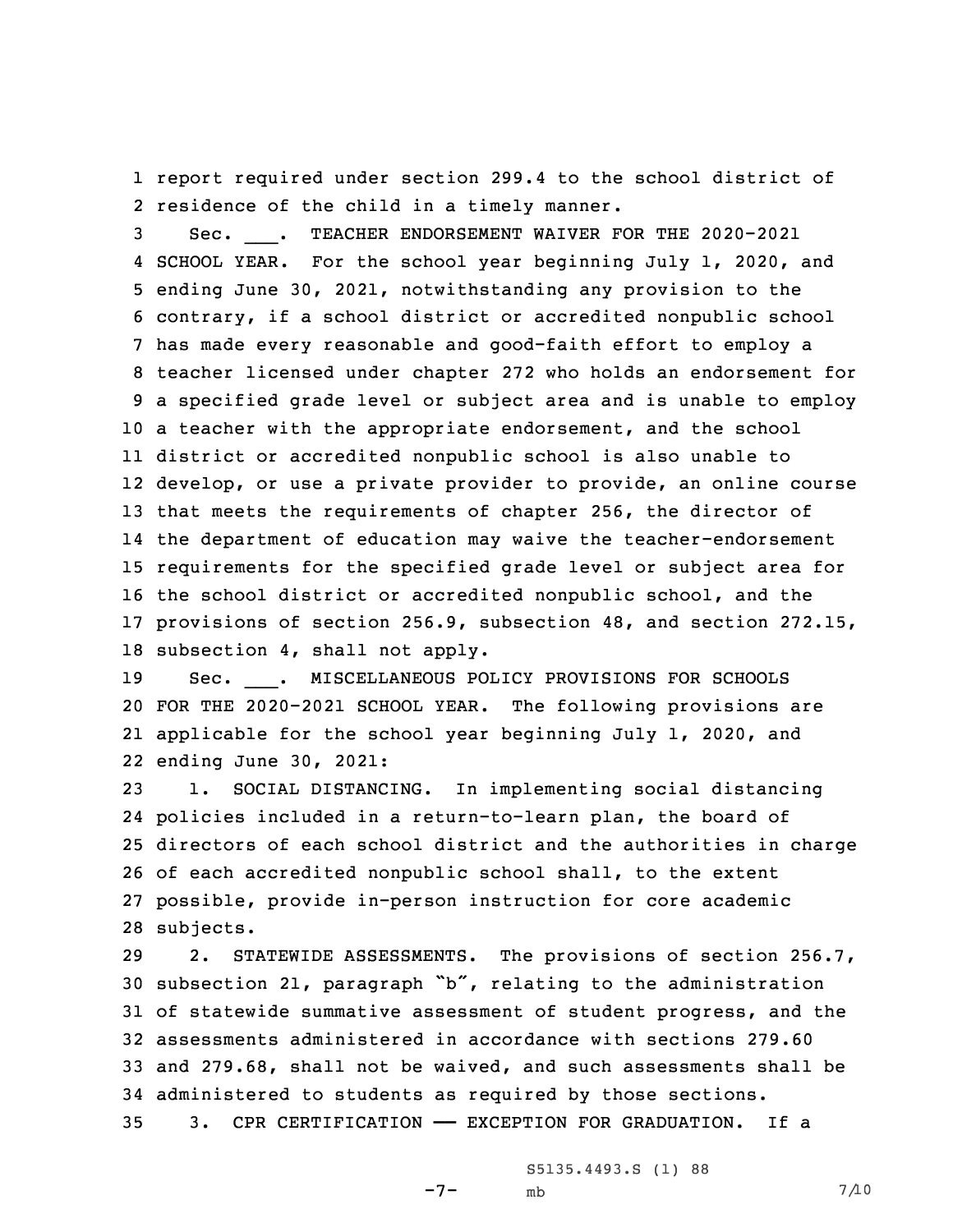school district or accredited nonpublic school closes on the advice of <sup>a</sup> local board of health, the department of public health, or because the governor proclaims <sup>a</sup> public health disaster pursuant to section 29C.6, <sup>a</sup> student who meets the graduation requirements of section 256.7, subsection 26, paragraph "a", the requirements of section 280.9A, and the school district's or accredited nonpublic school's graduation requirements may graduate without meeting the cardiopulmonary resuscitation certification requirements of section 256.11, section 6, paragraph "c".

11 4. NOTIFICATION OF SIGNIFICANT HEALTH CONDITION —— COMPULSORY REMOTE LEARNING. If <sup>a</sup> parent or guardian of <sup>a</sup> student enrolled in <sup>a</sup> school district or accredited nonpublic school notifies the school district or accredited nonpublic school in writing that the student, another resident of the student's residence, or <sup>a</sup> regular caretaker of the student has <sup>a</sup> significant health condition that increases the risk of COVID-19, the school district or accredited nonpublic school shall make reasonable accommodations for the student, on <sup>a</sup> case-by-case basis, to attend school through remote learning. The provision of special education and accommodations for students who have individualized education programs or section 504 plans in compliance with the requirements of section 504 of the Rehabilitation Act, 29 U.S.C. §794, and with Tit. II of the Americans with Disabilities Act, 42 U.S.C. §12131–12165, will be determined by each respective individualized education program team or section 504 team. The notification shall include the name of the person with the health condition, specify the person's health condition, include written verification of the health condition from the person's physician or licensed health care provider and, for persons other than the student, whether the person with the health condition is <sup>a</sup> resident of the student's residence or the student's regular caretaker. <sup>A</sup> school district or an accredited nonpublic school may collaborate with an area

-8-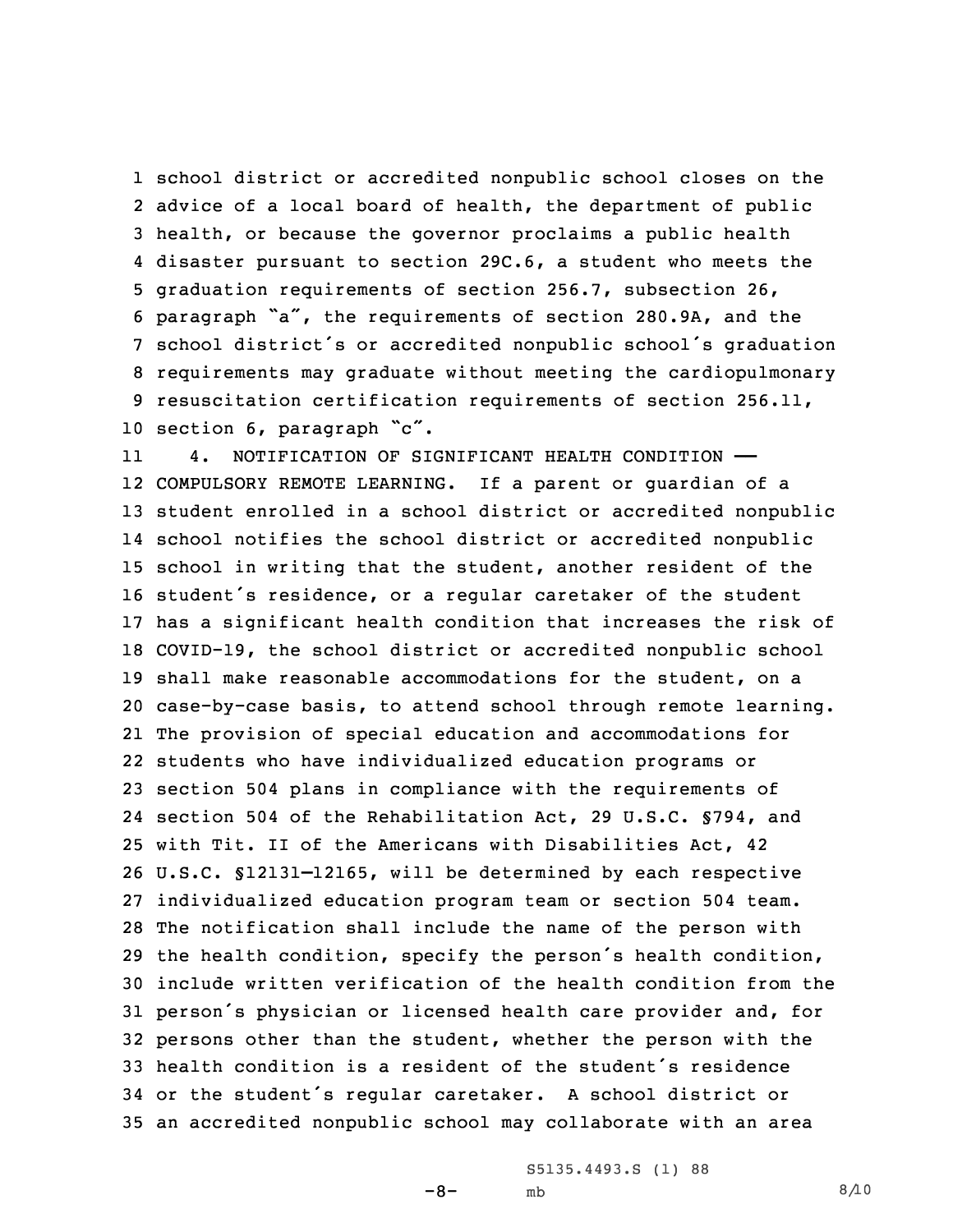1 education agency or another school district or accredited 2 nonpublic school to provide remote learning opportunities to <sup>a</sup> 3 student who meets the requirements of this section.

4 5. Notwithstanding section 256.7, subsection 32; section 256.9, subsection 55; section 256.43; or any other provision to the contrary, <sup>a</sup> school district or accredited nonpublic school may provide instruction primarily through continuous remote-learning opportunities if such instruction is provided in accordance with <sup>a</sup> return-to-learn plan submitted by the school district or accredited nonpublic school to the department of education in response to <sup>a</sup> proclamation of <sup>a</sup> public health disaster emergency explicitly addressing school closures, issued by the governor pursuant to section 29C.6 and related to COVID-19, without regard to whether the accredited nonpublic school or school district is approved to provide instruction primarily through continuous remote-learning opportunities. Instruction provided pursuant to this section shall be provided by teachers licensed pursuant to chapter 272 and shall assure and maintain evidence of alignment of the courses with the Iowa core and core content requirements and standards.

## 22

## DIVISION \_\_\_

 SCHOOL DISTRICT IMPACT REPORT 24 Sec. \_\_\_. SCHOOL DISTRICT COVID-19 IMPACT REPORT FOR BUDGET YEAR 2019-2020. Each school district shall submit <sup>a</sup> report to the department of education, in <sup>a</sup> format and by <sup>a</sup> date as determined by the department, detailing any reduction in expenditures to the school district resulting from the closure of schools due to the COVID-19 pandemic during the school budget year beginning July 1, 2019, and ending June 30, 2020, including but not limited to reductions in expenditures for transportation, the number of contract employees which include certified and classified employees laid off by the school district and the number of non-contract employees laid off by the school district, both listed by staff position, and

-9-